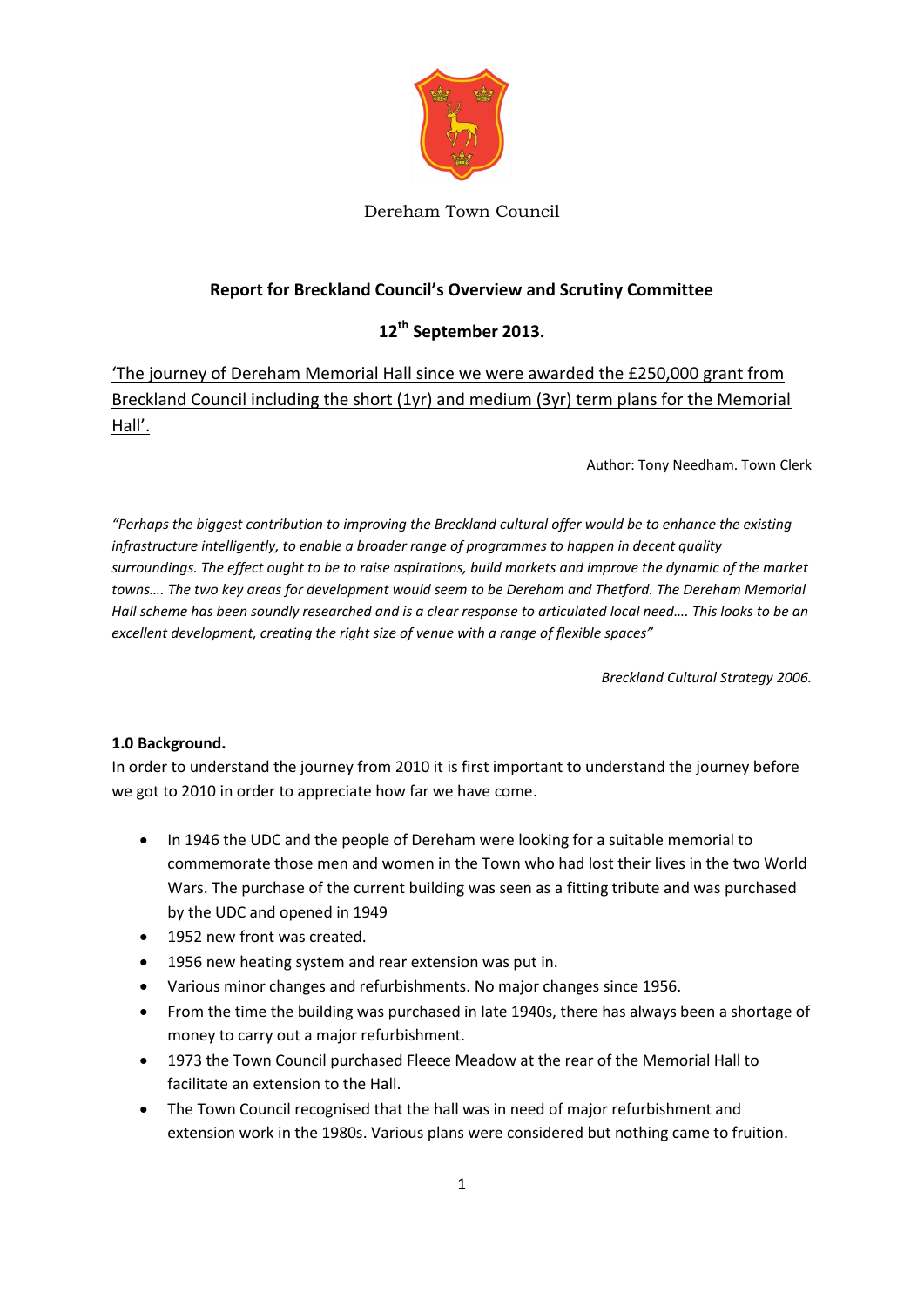#### **2.0 Project development from 2006 onwards.**

- 62 Norwich Street and 58 Norwich Street were purchased by the Town Council to give greater flexibility to the design option and acquire certain access rights.
- 2007 a new Council started to look at the problem afresh and recognised the urgency of the situation i.e. if action was not taken quickly the building would need to close.
- A realistic assessment was made of external funding options.
- The Town Council had built up a reserve towards some of the costs
- Option of taking out loan was investigated limit of £500k per year was a problem but were able to negotiate an exception to this rule with the DCLG. A Public Works Load Board loan was the main source of funding for the project.
- Sale of part of Fleece Meadow sale fell through
- Breckland funding was essential for extending the functionality of the building.

## **3.0 Construction works.**

- August 2010 work started on site.
- Various problems arose during the construction but the project contingency reserve was able to cover these issues.
- Project was delayed due to weather and additional works.
- Build was completed in December 2011 on budget.

### **4.0 Progress since construction work has finished.**

It must always be remembered that the Memorial Hall is a community building used for many different events and community activities. It was however envisaged that more cultural events would take place in the Hall when it opened and this has been a focus for the past few years. When the business plan was put it was envisaged that the Town Council would promote events at the Hall when completed and it put funds aside for this purpose. It later came to light that due to the VAT Act 1994, sch 9, Group 13, it would not be possible for the Town Council to promote cultural shows at the Hall.

An alternative strategy to bring cultural events to the Hall is being pursued. Prior to the Hall opening, three professional organisations had been approached who showed interest in developing a partnership to produce a regular programme. These partnerships fell through because the organisations either wanted complete control of all activities or were too expensive. The Town Council also supported the Dereham Festival last year, and the Hall has hosted a wide range of live shows since it opened.

## **5.0 Short term plan (1 year ) and medium term (3 year) plan**

Broadly speaking both the short and long term plans for the Memorial Hall are the same and that is to increase its usage, both for community events and cultural events – in a way which makes the venue financially sustainable.

Increasing cultural events is most complex and this will be dealt with first: Our strategy here is to make it easy for organisations and individuals to promote cultural events at the Hall; a £23,000 budget has been set aside for this strategy.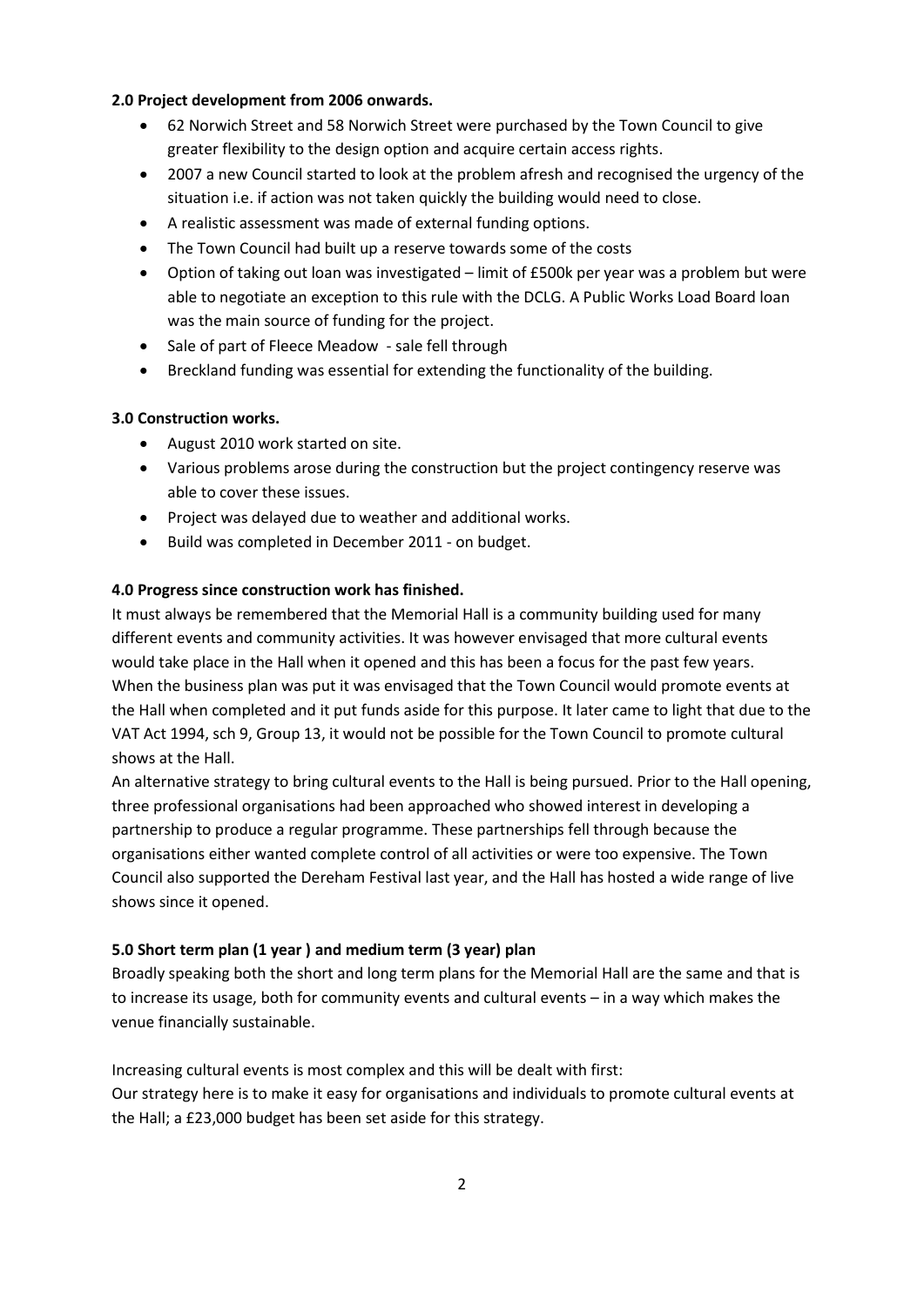The following is in place to deliver this strategy:

- Box office facilities
- Promotion though brochure and website
- Front of house provision
- Technical manager to advise on technical set up
- Offer box office split on hire fees
- Discount rates for not for profit organisations
- Providing basic technical equipment
- Additional support for events for young people

### **6.0 How effective is the Plan?**

The Council reviews this strategy regularly and changes are made in the light of evidence. It should be remembered, however, that any modifications to the strategy will not yield results until 6-8 months after the change, and may not be seen in the data for 12 months.

As can be seen from the table below, the strategy seems to be working. On the whole the Hall is exceeding its anticipated usage at this point in time.

The area where the Council would particularly like to see improvement is events for young people, which is why the Town Council, at its last meeting, has agreed to look into additional measures to support activities for young people. There were 6 events for young people in Y2 against a target of 5 for Y2 and 6 for Y3.

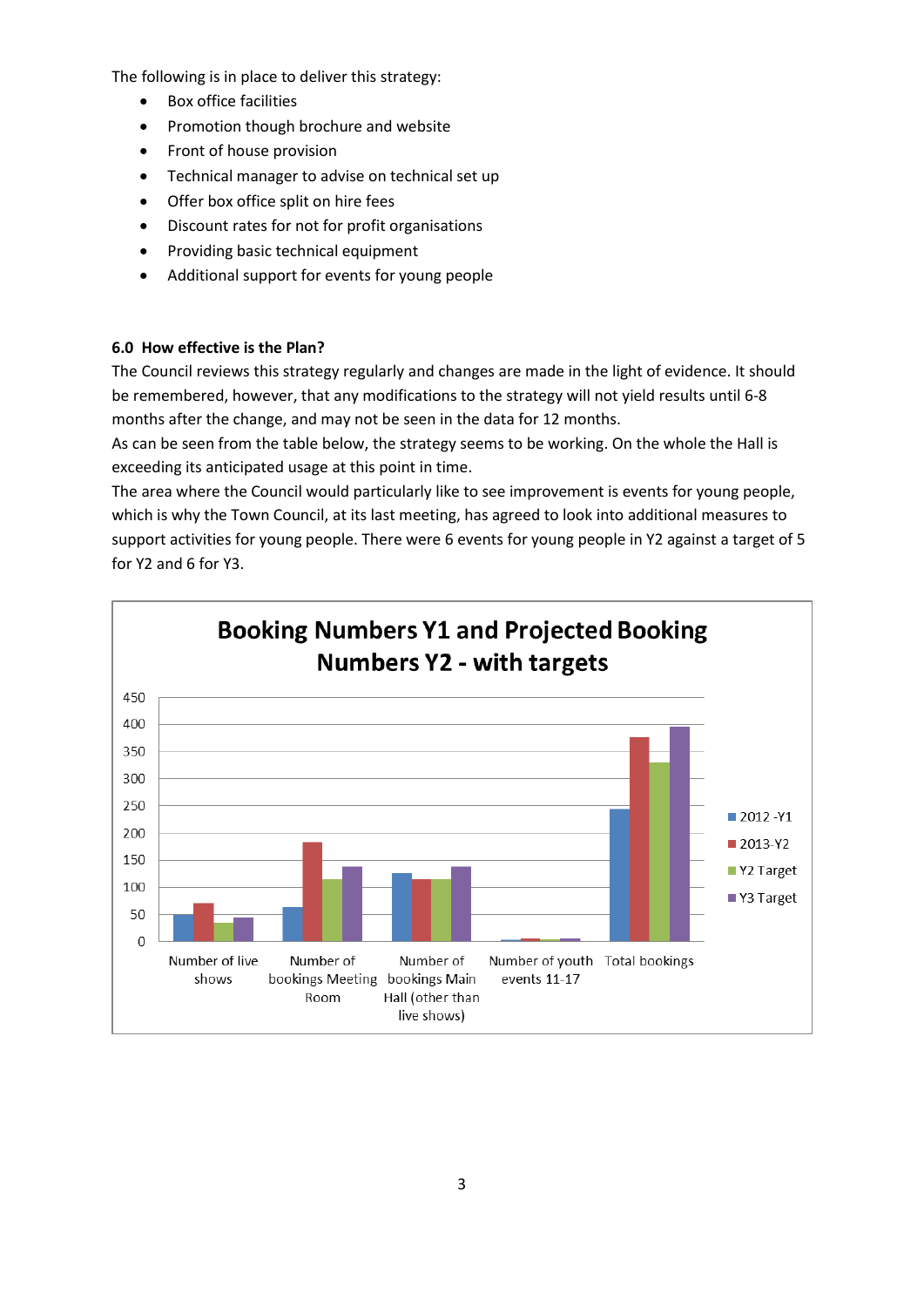

### 6.1 Income**.**

The old Hall was expensive to run, had limited facilities and was inflexible in how the building could be used. These problems limited the ability of the Hall to generate sufficient income to make a surplus (excluding labour costs). In the first full financial year of operation since the refurbishment, the Hall has produced a surplus of just over £12,000. This surplus goes some way to cover the labour costs.

## 6.2 Community use and private functions.

The Hall is used for many community events such as regular Bingo, U3A, Blood Donor sessions, meditation classes, parties, weddings, conferences etc. The issues that need looking at, for this area, are simplifying the booking process and further promoting the facility.

#### 6.3 Bar area/ coffee shop.

- It was the intention to have the bar area let out on a daily basis. Letting this space is not straight forward because of how the building is used and any licensee would not have exclusive use of the space.
- A licensee moved into this space as soon as the Hall opened and occupied the space for nearly a year.
- Town Council has been working with a new licensee, who will be operating the coffee shop as a training project for adults with learning difficulties. This is due to open in mid-October.

#### 6.4 Unpredicted benefits

A benefit not predicted at the time of the application was the benefit to local charities. Many voluntary groups use the hall for fundraising events. It is estimated that in the last 12 months around £10,000 has been raised for local charities through events held at the Hall. These have included – NNAB, Dereham Cancer Care and East Anglian Air ambulance.